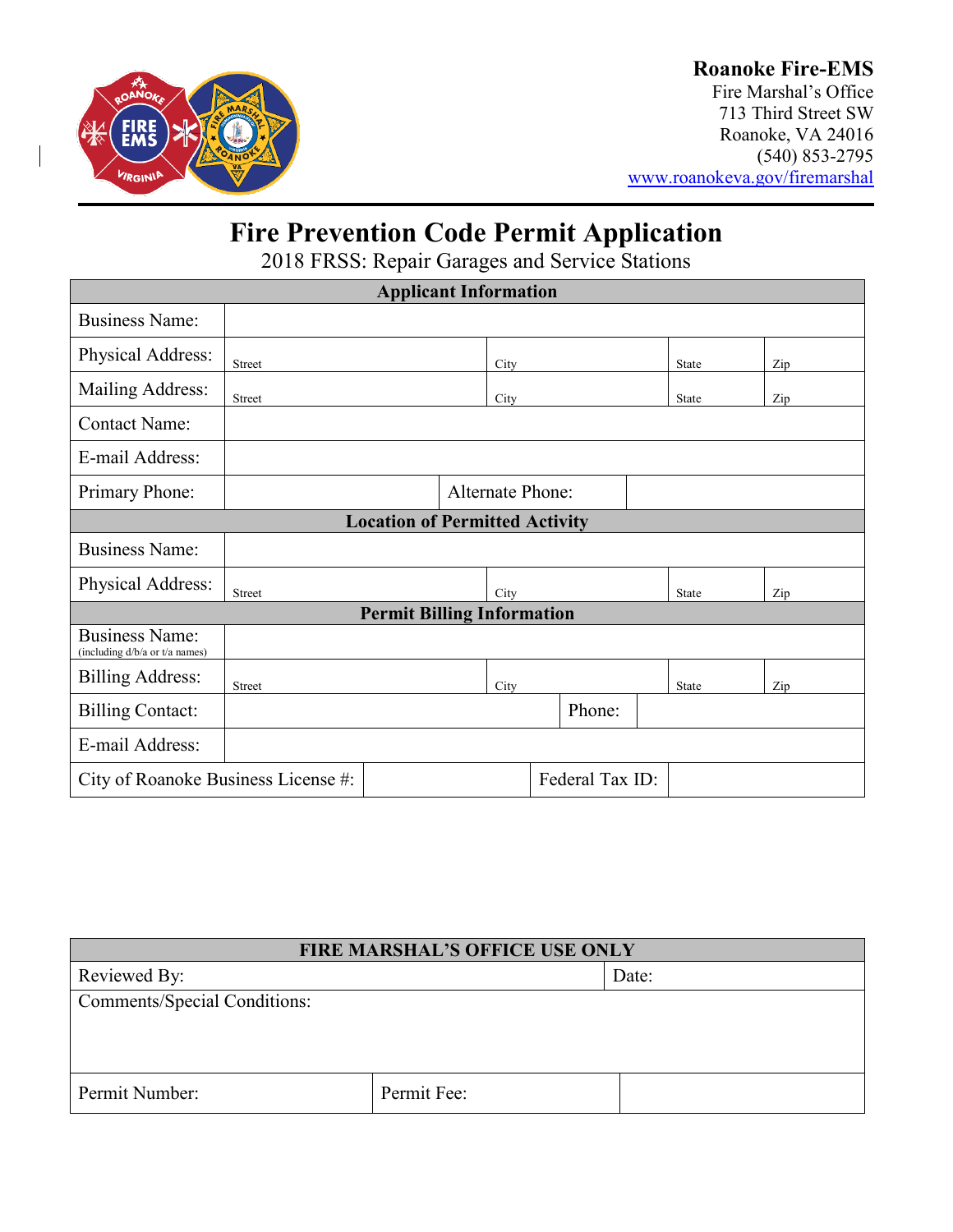### **Application Checklist**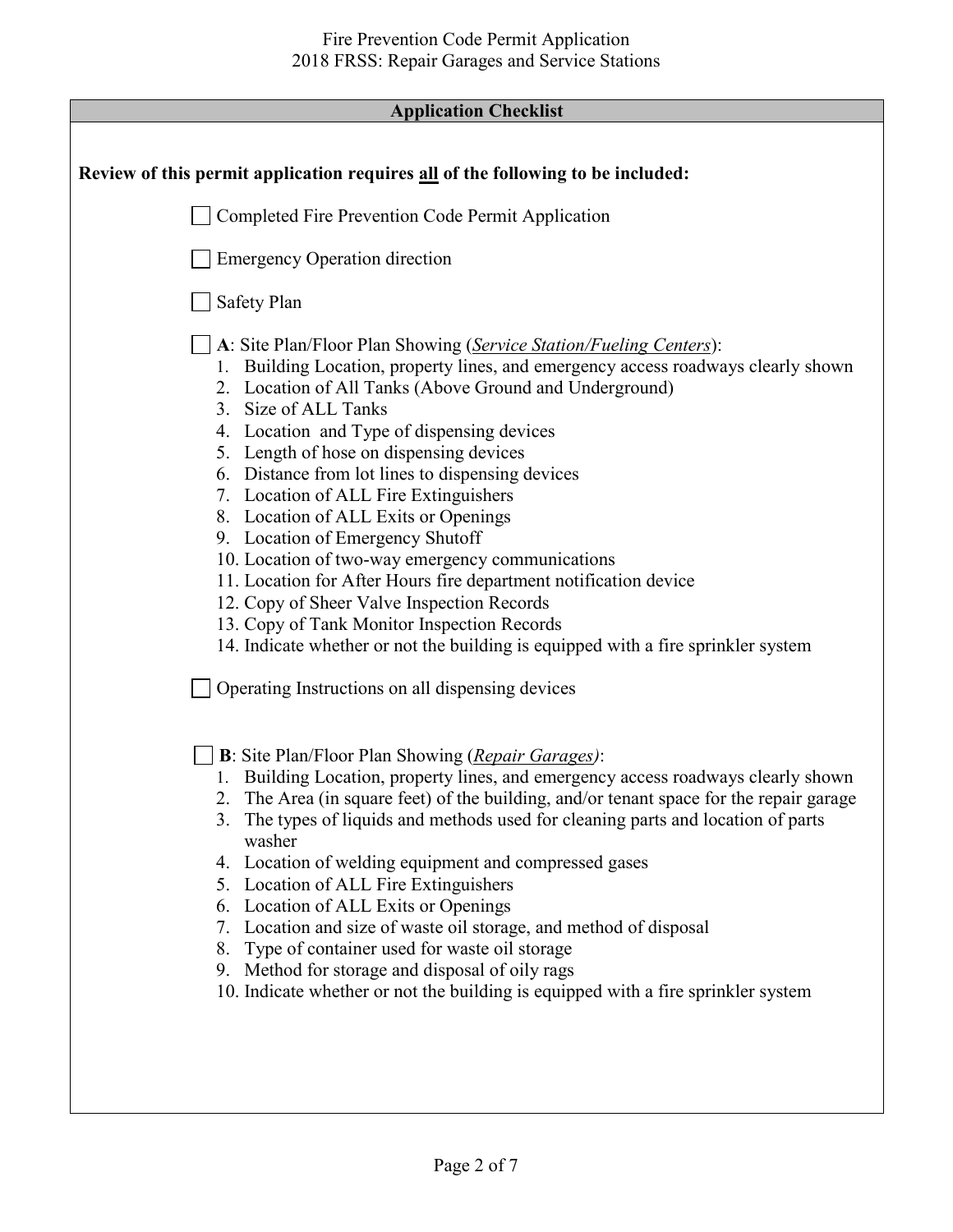#### **Circumstances of Application/Description of Work**

#### **Permit General Conditions and Acknowledgements**

The Applicant is required to review the following provisions of the Statewide Fire Prevention Code and its referenced standards. After reviewing each provision, the Applicant must initial each item to acknowledge their review and agreement to comply with the requirement. If the requirement is not applicable to the application, the Applicant is to write N/A in place of their initials.

#### **Repair Garages and Service Stations**

Fire extinguishers shall be provided in accordance with Section 906/NFPA 10.

#### **Service Stations**

- The dispensing of fuel at motor fuel-dispensing facilities shall be conducted by a qualified attendant or shall be under the supervision of a qualified attendant at all times.
- Approved emergency controls shall be provided in accordance with the applicable building code.
- Dispenser operating instructions shall be conspicuously posted in approved locations on every dispenser.
- Dispensing devices shall be in clear view of the attendant at all times. Obstructions shall not be placed between the dispensing area and the attendant.
- The attendant shall be able to communicate with persons in the dispensing area at all times. An approved method of communicating with the fire department shall be provided for the attendant.
- Where approved, unattended self-service motor fuel-dispensing facilities are allowed. As a condition of approval, the owner or operator shall provide, and be accountable for, daily site visits, regular equipment inspection and maintenance.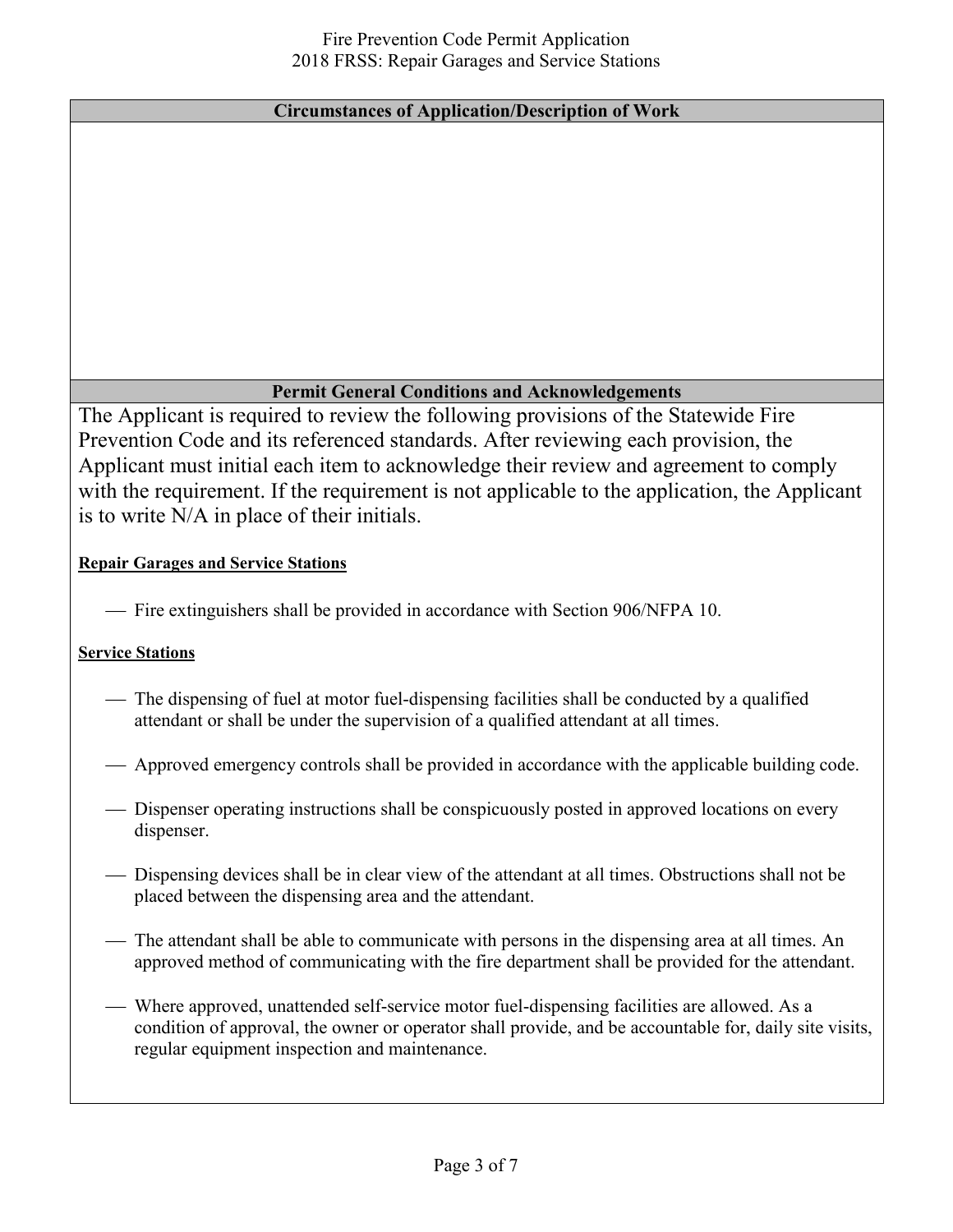- Where liquid delivery to above-ground storage tanks is accomplished by positive –pressure operation, tank vehicles shall be positioned not less than 25 feet from tanks receiving Class I liquids and 15 feet from tanks receiving Class II or IIIA liquids.
- The driver, operator or attendant of a tank vehicle shall, before making delivery, determine the unfilled, available capacity of such tanks by an approved gauging device.
- Flammable and combustible liquid fuel-dispensing and containment equipment shall be periodically inspected where required by the fire code official to verify that the equipment is in proper working order and not subject to leakage. Records of inspections shall be maintained
- Above-ground tanks for the storage of liquid motor vehicles shall be safeguarded from public access or unauthorized entry in an approved manner.
- The fire code official is authorized to require damage or unsafe containment and dispensing equipment to be repaired or serviced in an approved manner.
- Leak detection devices shall be checked and tested not less than annually in accordance with the manufacturer's specifications to ensure proper installation and operation.
- Smoking and open flames shall be prohibited within 20 feet (6096 mm) of a fuel-dispensing device. The engines of vehicles being fueled shall be shut off during fueling. Electrical equipment shall be in accordance with NFPA 70.
- Warning signs shall be conspicuously posted within sight of each dispenser in the fuel-dispensing area and shall state the following:
	- 1. No Smoking.
	- 2. Shut off motor.
	- 3. Discharge your static electricity before fueling by touching a metal surface away from the nozzle.
	- 4. To prevent static charge, do not reenter your vehicle while gasoline is pumping.
	- 5. If a fire starts, do not remove nozzle back away immediately.
	- 6. It is unlawful and dangerous to dispense gasoline into unapproved containers.
	- 7. No filling of portable containers in or on a motor vehicle. Place container on ground before filling.
- An approved emergency procedures sign, in addition to the signs required by Section 2305.6, shall be posted and maintained in a conspicuous location and shall read:

— IN CASE OF FIRE, SPILL OR RELEASE 1.USE EMERGENCY PUMP SHUTOFF 2. REPORT THE ACCIDENT! FIRE DEPARTMENT TELEPHONE NO. \_\_\_\_\_\_\_\_\_\_\_\_\_\_\_\_ FACILITY ADDRESS  $\qquad \qquad$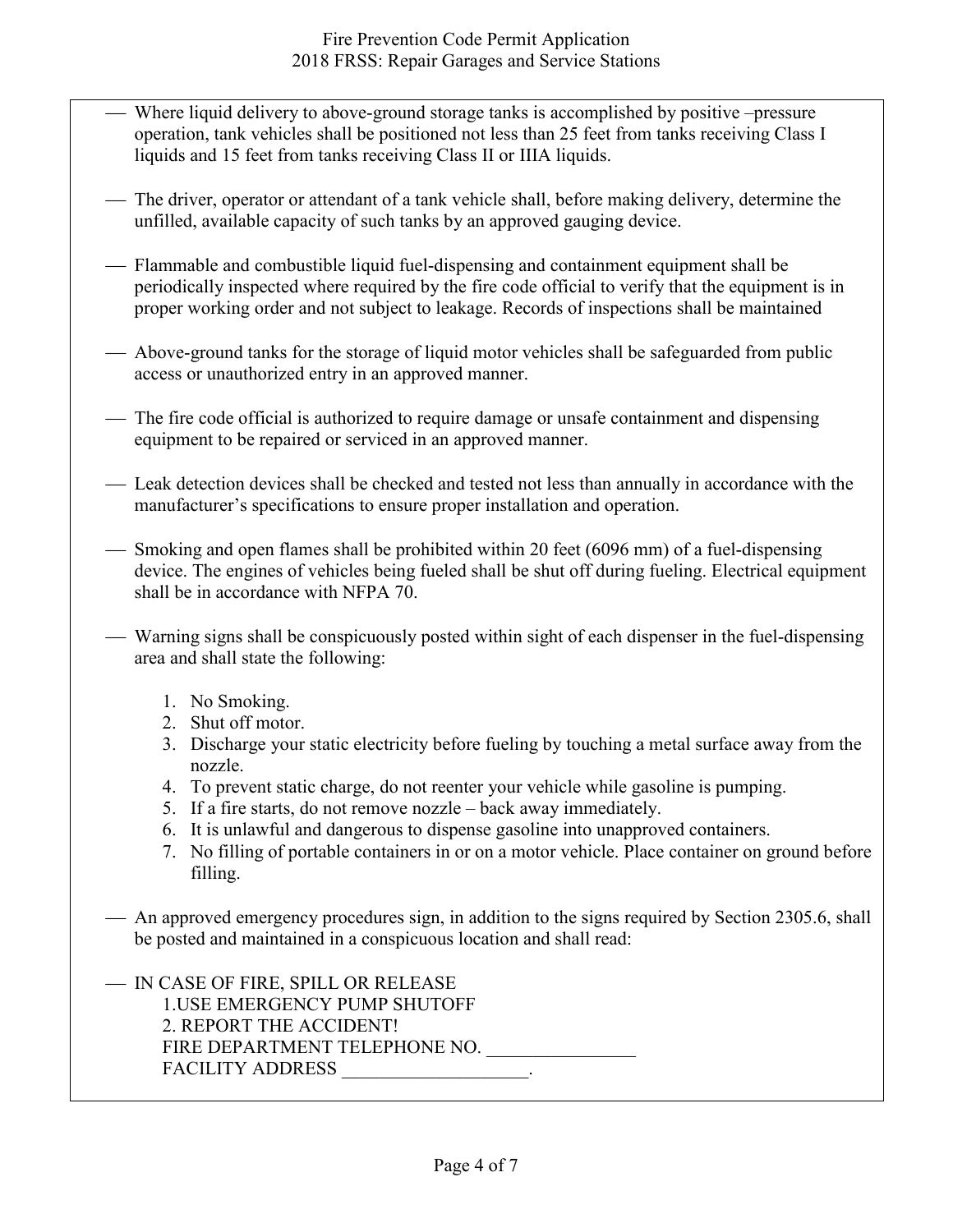#### **Repair Garages**

- Operation and maintenance of repair garages shall be in accordance with this section and other applicable provisions of this code. Repair garages for vehicles that use more than one type of fuel shall comply with the applicable provisions of this section for each type of fuel used.
- Where a repair garage includes a motor fuel-dispensing facility, the fuel-dispensing operation shall comply with the requirements of this chapter for motor fuel-dispensing facilities.
- Waste oil, motor oil and other Class IIIB liquids shall be stored in approved tanks or containers, which are allowed to be stored and dispensed from inside repair garages.
- Contents of oil separators, traps and floor drainage systems shall be collected at sufficiently frequent intervals and removed from the premises to prevent oil from being carried into the sewers.
- Smoking shall not be allowed in repair garages except in approved locations.
- Ventilation required for repair garages used for repair of natural gas-fueled vehicles or hydrogenfueled vehicles shall be maintained in accordance with the applicable building code.
- Where required by the applicable building code, repair garages used for the repair of CNG, LNG, or other lighter-than-air motor fuels other than hydrogen shall be maintained and operated with an approved mechanical ventilation system. The mechanical exhaust ventilation system shall be in accordance with the applicable building code and Sections 2311.8.8.1 and 2311.8.8.2.

Where approved by the applicable building code, natural ventilation shall be permitted in lieu of mechanical exhaust ventilation.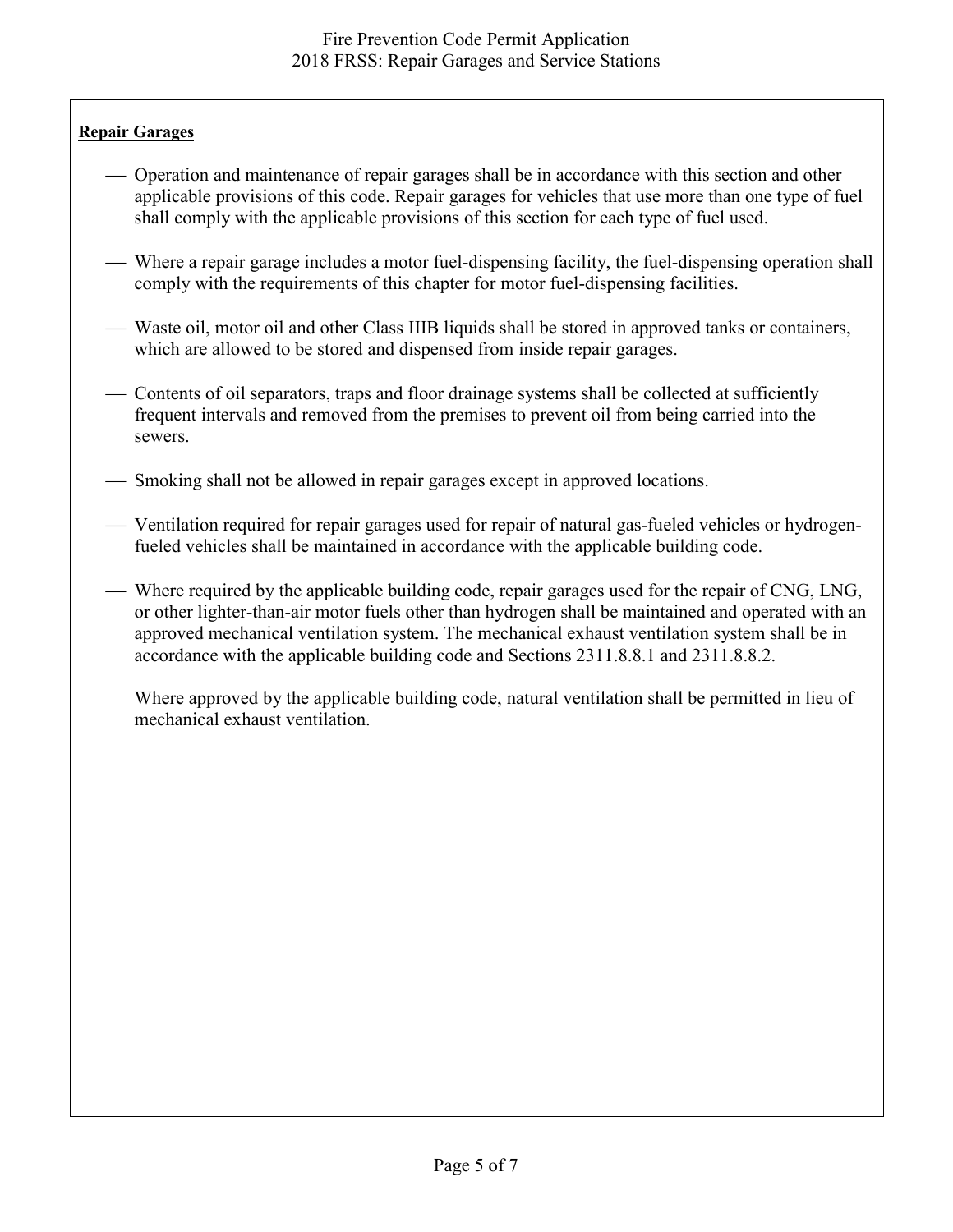#### Fire Prevention Code Permit Application 2018 FRSS: Repair Garages and Service Stations

#### **Permit Certification**

By my signature below, I hereby certify that I have read and examined this application and that all of the information contained therein is true and correct. Furthermore, I certify that the proposed operations will fully comply with the requirements contained in The Virginia Statewide Fire Prevention Code and any other related laws and /or Codes. I agree to indemnify, save harmless, and defend the City of Roanoke, its agents and employees, from all claims, damages, costs, expenses, and charges, including attorney's fees, which arise out of or by reason of these operations.

I acknowledge that if a permit is issued based on this application, it shall only be valid with in the building, facility, and/or location listed on this application for the specific date(s) and time(s) for which it is issued.

I acknowledge that approval of this application does not constitute permit issuance. Permit issuance does not occur until the completion of an on-site inspection by the Roanoke Fire Marshal's Office.

I acknowledge and understand that any violations of the Virginia Statewide Fire Prevention Code and/or the requirements of this permit may result in immediate permit suspension or revocation.

I agree to indemnify, save harmless, and defend the City of Roanoke, Virginia and its agents and employees from all claims, damages, costs, expenses, and charges, including attorney's fees, which arise out of or by reason of the activities associated with this permit.

| Name:      |       |  |
|------------|-------|--|
| Signature: | Date: |  |